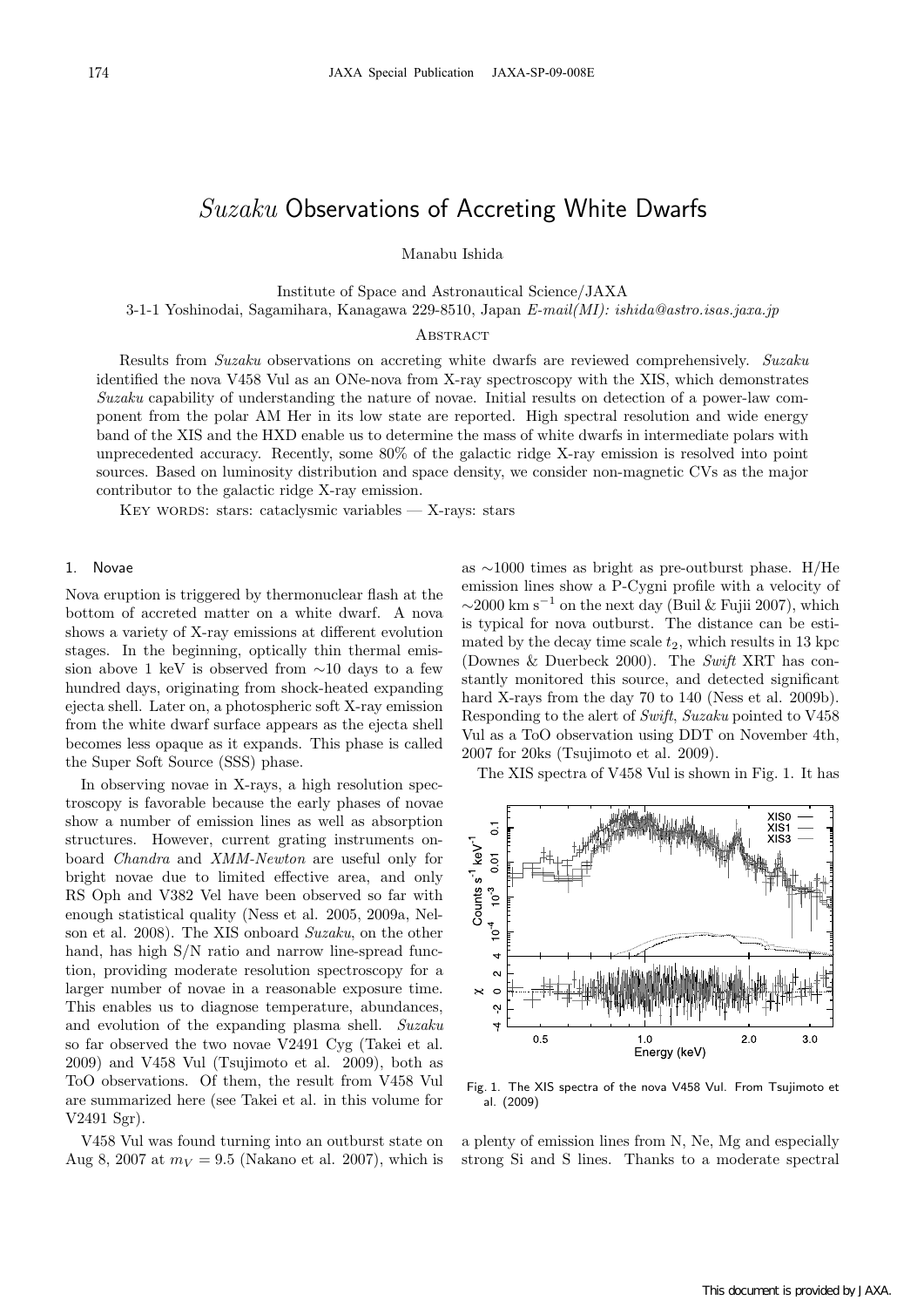resolution of the XIS, the plasma, with a temperature of 0.64keV is found to be in collisional ionization equilibrium. Abundances of mid-Z elements are about  $0.5\odot$ . Depletion of O and enhancement of N with respect to these mid-Z elements strongly indicate that V458 Vul is an ONe-nova rather than CO-nova. This observation demonstrates that the XIS observation is useful to unveil the nature of novae.

#### 2. Magnetic White Dwarfs as a cosmic-ray accelerator

The origin of the cosmic ray (CR) has been a longstanding matter for *∼*100 years since its discovery. It is established that particle acceleration of up to the knee energy ( $= 10^{15.5}$  eV) surely takes place in rotationpowered pulsars (RPPs) and SNRs (Koyama et al. 1995), although it has been a matter of debate whether the total energy density can be explained by them or not. CRs above the knee energy are likely to emanate from extra galactic sources.

As in RPPs, a magnetized white dwarf can achieve rotation-induced voltage as

$$
V = \int (\mathbf{v} \times \mathbf{B}) \cdot d\mathbf{r} \sim \left(\frac{2\pi}{P}\right) BR^2
$$
  
=  $6 \times 10^{15} \left(\frac{P}{10^3 \text{s}}\right)^{-1} \left(\frac{B}{10^6 \text{G}}\right) \left(\frac{R}{10^9 \text{cm}}\right)^2$  [V

Since it is as high as  $10^{15}$  volts, and the white dwarf population is large, we consider a magnetized white dwarf as a potential candidate of the cosmic ray accelerator.

As a matter of fact, we discovered a non-thermal pulsating emission from the IP AE Aqr whose white dwarf has the shortest spin period of 33 sec among the known magnetic CVs. AE Aqr is known to have a sinusoidal pulse profile in soft X-ray band, which is of thermal plasma origin. *Suzaku* discovered a different pulsating component above *∼*4 keV, whose pulse profile is spiky like RPPs, and it is detected also with the HXD PIN (Fig. 2). We considered various possibilities to generate such hard component, like inverse Compton scattering, curvature radiation along the *B* field, non-thermal bremsstrahlung, and finally concluded that synchrotron radiation from electrons accelerated at least up to GeV is the only possible interpretation. The synchrotron emission is highly inhomogeneous which can easily explain the spiky pulse profile.

As another example shown in Fig. 3 is the XIS spectra of AM Her in a low accretion state observed during October 29 through November 1, 2007. During this period  $m_V \simeq 16$  whereas  $m_V \simeq 13$  in a normal high accretion state. The spectra are successfully explained by a *∼*1 keV optically thin thermal emission plus a power law with  $\Gamma \simeq 2.2$ . From light curves folded at the rotational period of the white dwarf  $(\simeq 11139 \text{ s})$  is found no evidence of pulsation. These results suggest that particle



 $\left[ \mathrm{V} \right]$ . Fig. 2. Light curves from the XIS and the HXD PIN of AE Aqr folded at the spin period of 33 s. From Terada et al. (2008)

acceleration takes place in AM Her, and the acceleration site locates far enough above the white surface not to be eclipsed by the white dwarf due to its rotation. See Terada et al. in this volume for more detail.

#### 3. Intermediate Polars

An intermediate polar (IP) is a semi-detached binary composed of a magnetized  $(B = 0.1{\text -}10 \text{ MG})$  white dwarf and a Roche-lobe-filling secondary star. The accreting matter from the secondary star forms an accretion disc around the white dwarf, and starts to be funneled to the two accretion poles at the Alfvén radius. The accreting matter then forms a steady shock wave close to the surface of the white dwarf, and finally settles down to the white dwarf via radiative cooling.

*Suzaku* has observed *∼*20 IPs for various scientific purposes such as comparison with the galactic ridge emission spectra, obtaining mass functions of IP white dwarfs, and investigating shock geometry. Among them, significant progress has been made in mass measurement of the white dwarfs with *Suzaku* X-ray spectroscopy.

Since the shock wave stands very close to the white dwarf surface (the shock height is believed to be *<* 5% of the white dwarf radius, Aizu 1973), the shock temperature  $T_S$ , which can be directly measured from X-ray spectra above *∼*10 keV, is related to the gravitational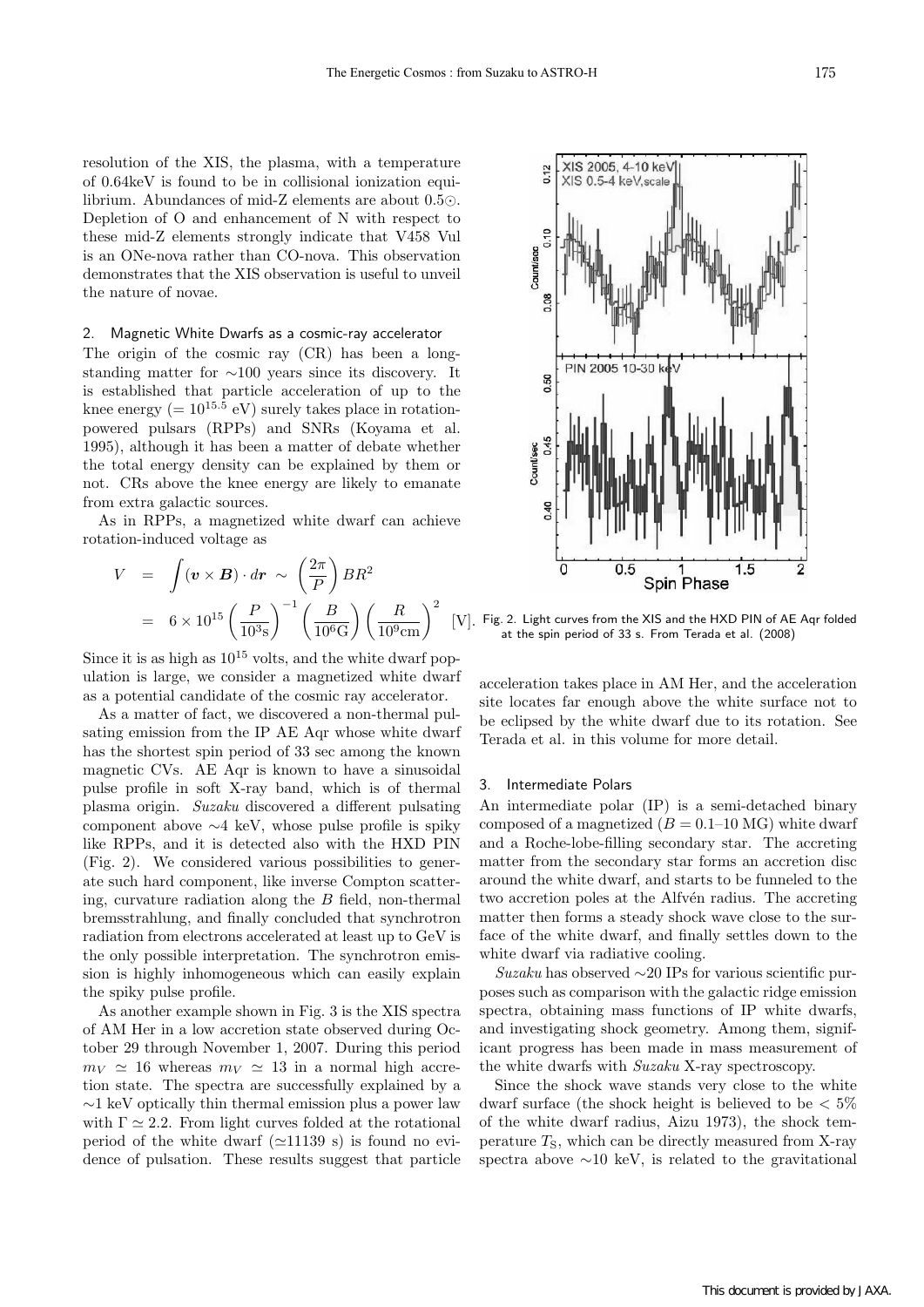

Fig. 3. The XIS spectra of AM Her in low accretion state. See Terada et al. in this volume

potential depth of the white dwarf  $M_{\text{WD}}/R_{\text{WD}}$  as

$$
kT_{\rm S} = \frac{3GM_{\rm WD}}{8R_{\rm WD}}\mu m_{\rm H}
$$
  
= 16  $\left(\frac{M_{\rm WD}}{0.5M_{\odot}}\right) \left(\frac{R_{\rm WD}}{10^9 \text{cm}}\right)^{-1}$  (keV) (1)

With the aid of a mass-radius relationship of the white dwarf (Nauenberg 1972, for example), we can obtain the mass and the radius of the white dwarf from this equation.

In Fig. 4 shown are the spectra of the XIS and the HXD-PIN of the IP V1223 Sgr. The spectrum of IPs in



Fig. 4. The XIS and HXD-PIN spectra of V1223 Sgr. See Hayashi et al. in this volume

general comprises of a multi-temperature plasma emission in the post-shock accretion column, its reflection from the white dwarf surface as it manifests itself by a 6.4keV emission line, and a partial-covering absorption

with  $N_{\rm H} \sim 10^{23} \text{cm}^{-2}$  associated with the pre-shock accreting matter. Moderate resolution spectroscopy of the XIS and high sensitivity of the HXD-PIN above *∼*10keV are a good combination for disentangling these complexity for bright IPs (*>*1 mC). From the spectra shown in Fig. 4, Hayashi & Ishida (2009) measured the shock temperature to be  $kT$ <sub>S</sub> = 33.5<sup>+7.1</sup> keV, thereby obtaining  $M_{\text{WD}} = 0.76^{+0.08}_{-0.07} M_{\odot}$ . Yuasa et al. (2009) compiled data of 15 IPs observed with *Suzaku* and evaluated the mass of the white dwarf in these IPs. This X-ray method of mass determination is advantageous in that it only requires an X-ray spectrum, and hence, it is free from uncertainty of the orbital inclination on which optical measurement depends.

## 4. Contribution of Accreting White Dwarfs to GRXE

The origin of the Galactic Ridge X-ray Emission (GRXE) has been a matter of debate since its discovery some 25 years ago. Even until recently, two competing interpretations exist. One is proposed by Ebisawa and his colleagues claiming that most of GRXE is truly a diffuse source, and only 10% of GRXE is attributed to point sources with a flux down to 3*×*10*−*<sup>15</sup> erg cm*−*<sup>2</sup>s*−*<sup>1</sup> (Ebisawa et al. 2005). The other one is given by Revnivtsev and his collaborators saying it is ensemble of point sources, because surface brightness distribution of GRXE is quite similar to that in near-infrared, which represents the Galactic stellar distribution (Revnivtsev et al. 2006).

Recently, Revnivtsev et al. (2009) reported that more than 80% of GRXE at  $(\ell, b) \simeq (0.1^\circ, -1.4^\circ)$  is resolved into discrete point sources in the 6–7 keV band. If so, accreting white dwarfs are probably the major contributor to GRXE, because a 6.4keV emission line with an EW of *∼*100 eV observed in the spectra of GRXE is typical for CVs in general. The other potential candidate, coronally active stars, have no 6.4keV line. Among CVs, however, an IP is excluded, because the intermediate polars generally emit H-like iron  $K\alpha$  line as strong as He-like line, whereas the GRXE spectrum is dominated by a He-like line.

On the other hand, non-magnetic CV spectra show close similarity to those of GRXE. A spectrum of GRXE and that of the non-magnetic CV SS Cyg in outburst are shown in Fig. 5 for comparison. They both show a series of emission lines from oxygen to iron, indicating multi-temperature plasma, negligibly weak H-like line of Fe, comparable intensities of He-like and H-like lines for Mg, Si, S, sign of He-like line for Ar, Ca. Note that GRXE continuum seems harder, but this can be interpreted as multiple source contribution to GRXE, each with different distance (= different Galactic absorption).

Next, the luminosity distribution of non-magnetic CVs are considered to see if they can really explain the